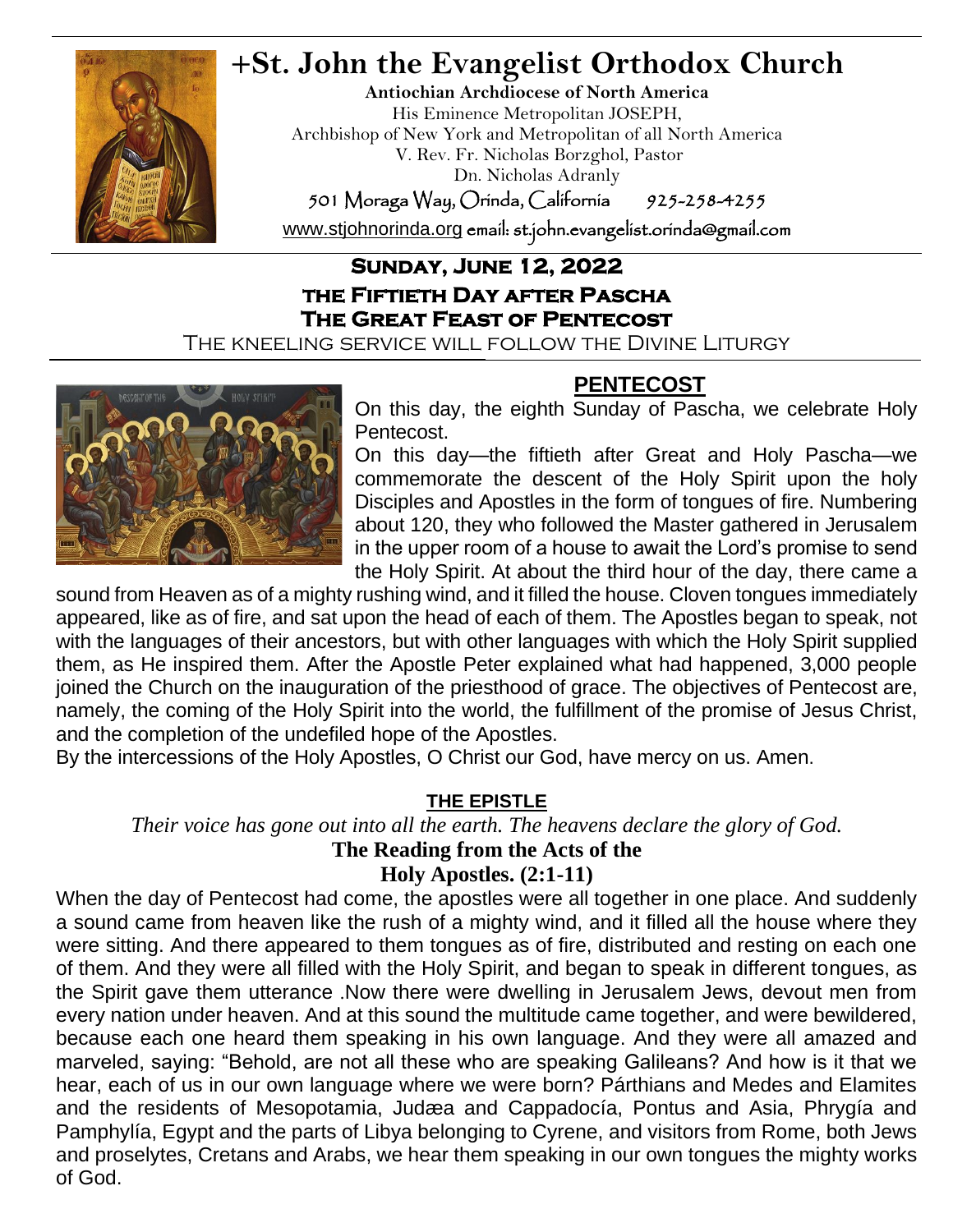# الِي كُلِّ الأَرْضِ خَرَجَ صَوْتُهُمْ. السماواتُ تُذِيعُ مَجْدَ الله.

## فَصْلٌ مِنْ أعْمالِ الرُسنُلِ القِدِّيسينَ الأَطْهارِ .

لَمَّا حَلَّ يَومُ الخمسينَ، كانَ الرسُلُ كُلُّهُم مَعَاً في مكانٍ واحِدٍ. فَحَدَثَ بَغْتَةً صَوْتٌ مِنَ السَّماءِ، كَصَوْتِ ريحٍ ُّ شَديدَةٍ تَعْصِفُ، وَمَلأَ كُلَّ البيتِ الذي كانُوا جالِسينَ فيهِ. وَظَهَرَتْ لَهُمْ أَلْسِنَةٌ مُنْقَسِمَةٌ كأنَّها مِنْ نارٍ، فَاسْتَقَرَّتْ َ ْ عَلـى كُلِّ واحِدٍ مِنْهُمْ، فَامْتَلَأوا كُلُّهُمْ مِنَ الروحِ الْقُدُسِ، وطَفِقُوا يَتَكَلَّمُونَ بِلُغاتٍ أُخرى، كَمَا أَعْطاهُمُ الروحُ ُّ َ ِّل َّ ِّ أَنْ يَنْطِقُوا. وكانَ في أورشليمَ رِجَالٌ يَهودٌ أَنْقِياءُ، مِنْ كُلِّ أُمَّةٍ تحْتَ السماءِ. فَلَمَّا صارَ هَذا الصَّوْتُ، اجْتَمَعَ اُ َ الْجُمْهُورُ، فَتَحَيَّرُوا، لأَنَّ كُلَّ واحِدٍ كانَ يَسْمَعُهُمْ يَنْطِقُونَ بِلُغَتِهِ. فَدَهِشُوا جَميعُهُمْ، وَتَعَجَّبُوا قائِلينَ بَعْضُهُمُ ُ ِّل لِبَعْضٍ: أَليسَ هؤ لاءِ المُتَكَلِّمُونَ كُلَّهُمْ جَليلتِين؟ فَكَيْفَ نَسْمَعُ كُلُّ مِنَّا لُغَتَهُ التي وُلِدَ فيها؟ نَحْنُ الفِرْتيينَ، ُ ُّ j والمادِيِّينَ، والعيلاميِّينَ، وسُكانَ ما بينَ النهرينِ، والنَيهوديَّةِ، وكبادوكِيَّةَ، وبُنْطُسَ وأسِيَة، وفريجيَّةَ، ِّ وبمفيليَّةَ، ومِصْرَ، ونواحي ليبيَةَ عندَ القَيروانِ، والرومانيينَ المُسْتَوْطِنينَ، واليهودَ، والدُخَلاءَ، والكريتيِّيَنَ، والعَرَبَ، نَسْمَعُهُمْ يَنْطِقُونَ بِأَلسِنَتِنا بِعَظَائِمِ الله.

#### **THE GOSPEL**

#### **The Reading from the Holy Gospel according to St. John. (7:37-52; 8:12)**

On the last day of the feast, the great day, Jesus stood up and proclaimed, "If anyone thirst, let him come to Me and drink. He who believes in Me, as the Scripture has said, 'Out of his belly shall flow rivers of living water.'" Now this He said about the Spirit, which those who believed in Him were to receive; for as yet the Spirit had not been given, because Jesus was not yet glorified. When they heard these words, many of the people said, "This is really the prophet." Others said, "This is the Christ." But some said, "Is the Christ to come from Galilee? Has not the Scripture said that the Christ is descended from David, and comes from Bethlehem, the village where David was?" So there was a division among the people over Him. Some of them wanted to arrest Him, but no one laid hands on Him. The officers then went back to the chief priests and Pharisees, who said to them, "Why did you not bring Him?" The officers answered, "No man ever spoke like this man!" The Pharisees answered them, "Are you led astray, you also? Have any of the authorities or of the Pharisees believed in him? But this crowd, who do not know the Law, are accursed." Nicodemus, who had gone to Him before, and who was one of them, said to them, "Does our Law judge a man without first giving him a hearing and learning what he does?" They replied, "Are you from Galilee too? Search and you will see that no prophet is to rise from Galilee." Again Jesus spoke to them, saying, "I am the light of the world; he who follows Me will not walk in darkness, but will have the light of life."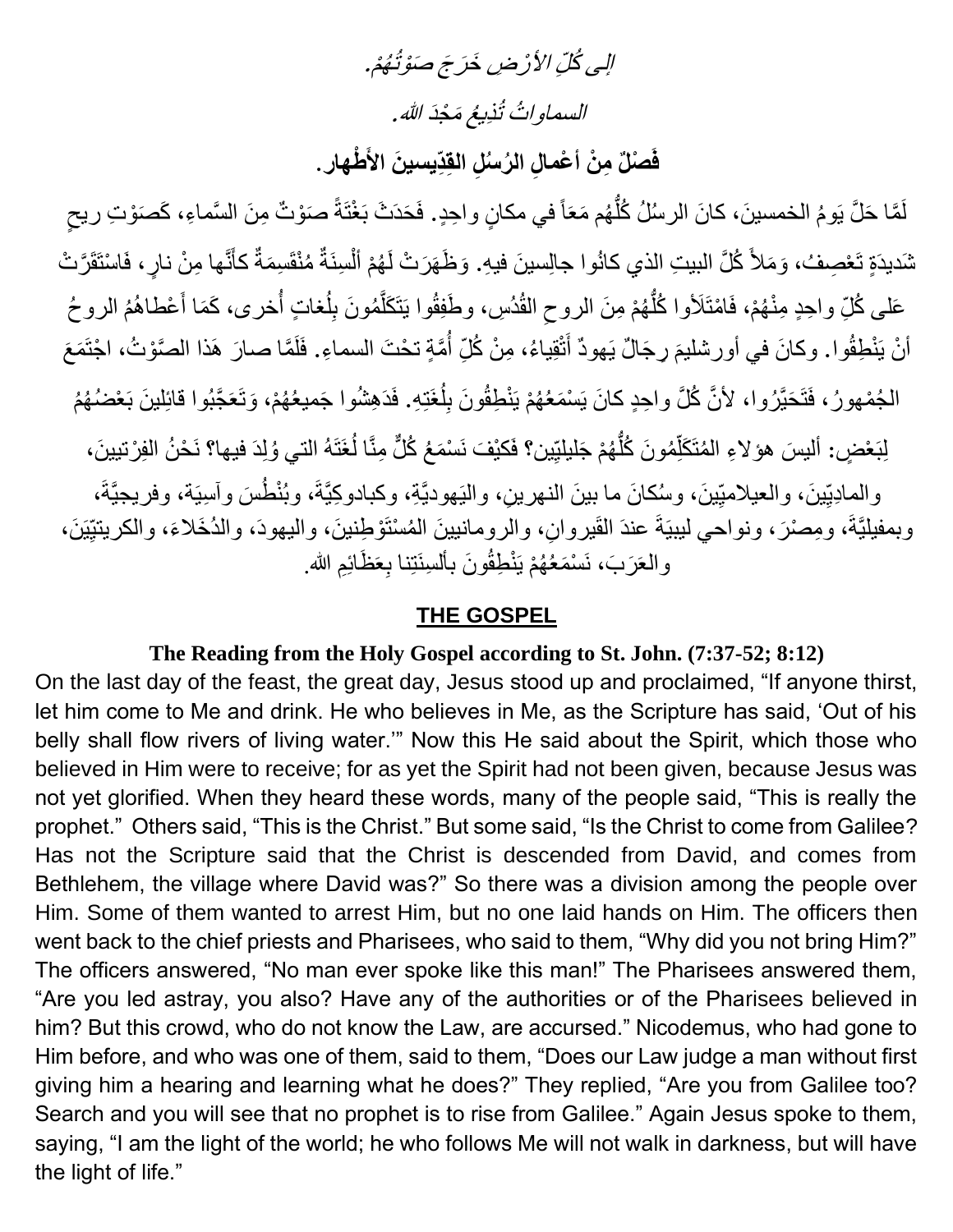## فَصلْلٌ شَريفٌ مِنْ بِشارَةِ القِدّيسِ يوحنا الإنجيليِّ البَشْيرِ والتلميذِ الطاهِرِ .

في اليومِ الآخِرِ العَظيمِ مِنَ العيدِ، كانَ يســو عُ واقفاً، فصـــاحَ قائلاً: إنْ عَطِشَ أحَدٌ فليأتِ إليَّ ويَشــرَبْ. مَنْ آمَنَ بي، كما قالَ الكتابُ، سَــتَجرِي مِنْ بَطْنِهِ أنهارُ مِاءٍ حَيٍّ، إِنَّمَا قالَ هذا عَنِ الرُّوحِ الذي كانَ المؤمنونَ ِّ بِهِ مُزْمِّعِينَ أَنْ يَقبَلُوهُ إذْ لم يَكُنِ الروحَ القُدسَ بَعْدُ. لأنَّ يســوَّعَ لَمْ يَكُنْ بَعدُ قد مُجِّدَ، فَكَثَيْرونَ مِنَ الجَمْعِ لَمَّا ِّ سَـمِعُوا كَلامَهُ، قالوا: هَذا بالحقيقةِ هُوَ النَبِيُّ. وقالَ آخرونَ: هَذا هُوَ المَسـيح، وأخرونَ قالوا: ألَعَلَّ المَسـيحَ مِنَ الجَليلِ يأتِي؟ ألَمْ يَقُلْ الكِتابُ إنَّهُ مِنْ نَســـلِ داودَ، مِنْ بَيتَ لَحْمَ، القَرْيَةِ حيثُ كانَ داودُ، يَأْتي المَســـيح؟ م<br>أ فَحَدَثَ شِــقاقٌ ببنَ الْجَمعِ مِنْ أجلِهِ، وكانَ قَوْمٌ مِنـهُمْ يُريدونَ أنْ يُمسِــكُوهُ، ولَكِنْ لَمْ يُلْقِ أحَدٌ عليهِ يَداً، فَجاءَ ْ ِّ الْخُدَّامُ إلى رؤســاءِ الكَهَنَةِ والفَريسـيينَ، فقالَ هَؤلاءِ لَهُمْ: لِمَ لَمْ تأتوا بِهِ؟ فَأجابَ الْخُدَّامُ: لَمْ يَتَكَلَّمْ قَطَّ إنْســانٌ لَ َ َّ ُّ هَكَذا مِثْلَ هذا الإنْســان! فأَجابَهُمُ الفَريســيونَ: أَلَعَلَّكُمْ أَنْتُمْ أيضـــاً قَدْ ضَــلَلْتُمْ، هَلْ أَحَدٌ مِنَ الروِســاءِ أو مِنَ َ ْ َ َّ الْفَريسـيينَ آمَنَ بِهِ؟ أمَّا هَؤلاءِ الْجَمعُ، الذينَ لا يَعرِفُونَ الناموسَ، فَهُمْ مَلْعُونُون. فَقالَ لَهُمْ نيقوديمُس، الذي كانَ قَدْ جَاءَ الِيهِ لَيْلاً، وهُوَ واحِدٌ مِنهُم: أَلَعَلَّ ناموسَــنا يَدينُ إنْســـاناً إنْ لَمْ يَسْــمَعْ مِنهُ أوَّلاً، ويَعلَمْ ما فَعَل؟ َ أجابوا وقالوا لهُ: ألعلُّكَ أنتَ أيضـــــأ مِنَ الـجليلِ؟ إبْحَثْ وانظُرْ، إنَّهُ لَمْ يَقُمْ نَبيٌّ مِنَ الـجليلِ. ثُمَّ كَلَّمَهُم أيضــــأ َّ َّ يسو عُ قائلاً: أنا هُوَ نورُ العالَمِ، مَنْ يَتْبَعْني فَلا يَمْشي في الظّلامِ، بَلْ يَكونُ لَهُ نورُ الحياةِ.

#### **"Love your Neighbor"-** *A Ministry of St John the Evangelist Orthodox Church*

During these next few months at the beginning of summer, we will be helping our neighbors in the Bay Area who are struggling with various mental and physical health issues. Please also keep these neighbors in your prayers.

**June - Contra Costa Crisis Center -** The mission of the Contra Costa Crisis Center is to keep people alive and safe, help them through crises, and provide or connect them with culturally relevant services in the community.

**July - Women's Daytime Drop in Center – Berkeley -** California's Northern Alameda County is home to the country's highest concentration of chronically homeless individuals, nearly all of whom struggle with addictions, physical disabilities, domestic violence, or severe and persistent mental illness. The Women's Daytime Drop-In Center provide a safe space, warm meals, counseling, and support to identify housing to any homeless woman and her children during the day, when shelters are closed. WDDC serves an average of 150 women and children each month.

#### *Upcoming Events*

| June 20th-25th                          | Three Holy Children Camp in Jackson, CA            |  |
|-----------------------------------------|----------------------------------------------------|--|
| Sunday, June 26th                       | Belated Father's Day Barbecue after Divine Liturgy |  |
| <b>September 24th – 25th   Festival</b> |                                                    |  |

#### *Coffee Hours*

| June $12th$ | Nawal and Faris Khalil for the good health of Randy on the occasion of his<br>graduation from the University of Michigan Law School. |
|-------------|--------------------------------------------------------------------------------------------------------------------------------------|
| June 19th   | <b>Sponsor Needed</b>                                                                                                                |
| June 26th   | Fairouz Freij in memory of Angel Freij, 28 years.                                                                                    |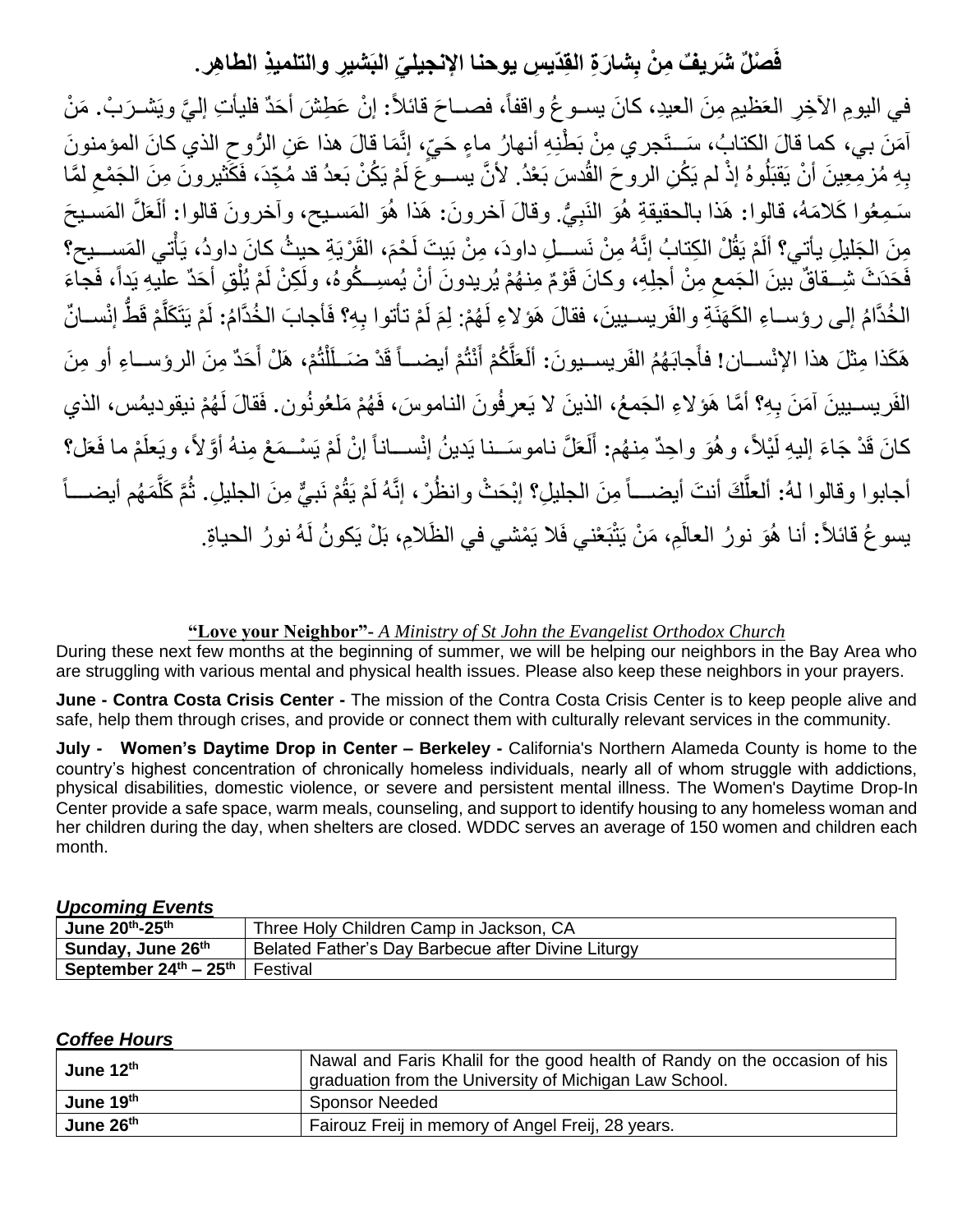#### *Holy Oblations*

This week, Holy Oblations are offered by:

- **†** St. John Parish Family for the good health of **Noha Schulze, George Messih** and **Nabil Wahbeh.** Many years!
- **†** Hala Youakeem and the Youakeem family for the good health of **Aida Youakeem**. Many years!
- **†** St. John Parish Family for the good health of **Nadia Frangieh**. Many years!
- **†** St. John Parish Family for the good health of **Souhad Halaka**. Many years!
- **†** St. John Parish Family in memory of **Helen Addes**. May her memory be eternal!

*Candles for the altar table and in front of the icons of Christ and the Theotokos offered by:*

**†** Ibrahim Fasheh in memory of Hanada Fasheh for one full year. May her memory be eternal!



**†** Altar Servers: Nathan Swiess, Clayton Morgan, Elias Freij, Angelo Freij, Andrew Freij, Mazyn Haddadin

*St. John Orthodox Church 501 Moraga Way Orinda, CA 94563*